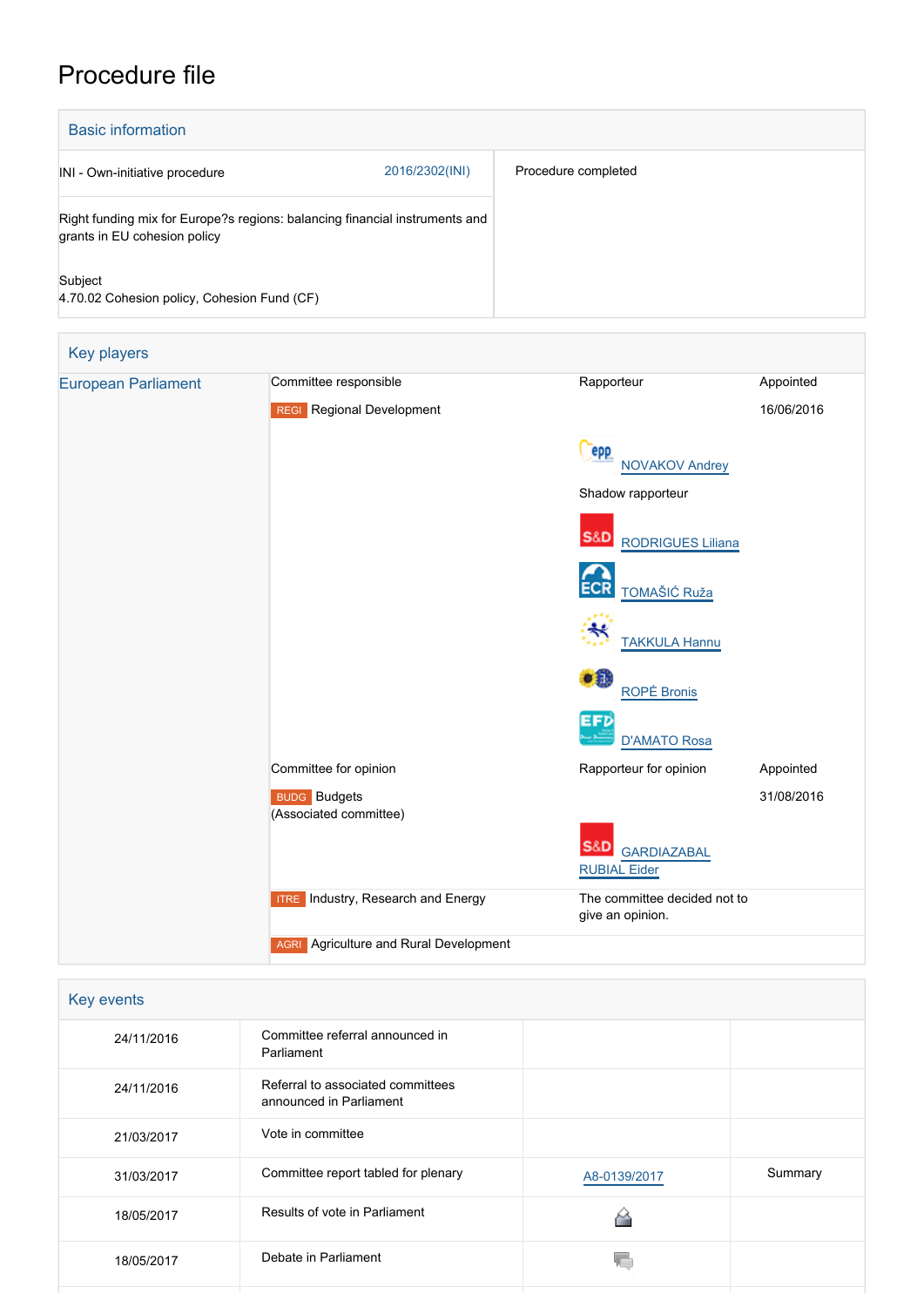| 18/05/2017 | Decision by Parliament         | T8-0222/2017 | Summary |
|------------|--------------------------------|--------------|---------|
| 18/05/2017 | End of procedure in Parliament |              |         |

| <b>Technical information</b> |                                |  |  |
|------------------------------|--------------------------------|--|--|
| Procedure reference          | 2016/2302(INI)                 |  |  |
| Procedure type               | INI - Own-initiative procedure |  |  |
| Procedure subtype            | Initiative                     |  |  |
| Legal basis                  | Rules of Procedure EP 54       |  |  |
| Other legal basis            | Rules of Procedure EP 159      |  |  |
| Stage reached in procedure   | Procedure completed            |  |  |
| Committee dossier            | REGI/8/06950                   |  |  |

## Documentation gateway

| Committee draft report                                 |             | PE595.766    | 20/12/2016 | <b>EP</b> |         |
|--------------------------------------------------------|-------------|--------------|------------|-----------|---------|
| Amendments tabled in committee                         |             | PE599.633    | 06/02/2017 | EP        |         |
| Amendments tabled in committee                         |             | PE599.627    | 06/02/2017 | EP        |         |
| Committee opinion                                      | <b>AGRI</b> | PE595.568    | 01/03/2017 | EP        |         |
| Committee opinion                                      | <b>BUDG</b> | PE595.760    | 27/03/2017 | EP        |         |
| Committee report tabled for plenary, single<br>reading |             | A8-0139/2017 | 31/03/2017 | EP        | Summary |
| Text adopted by Parliament, single reading             |             | T8-0222/2017 | 18/05/2017 | EP        | Summary |
| Commission response to text adopted in<br>plenary      |             | SP(2017)511  | 26/09/2017 | EC        |         |

## Right funding mix for Europe?s regions: balancing financial instruments and grants in EU cohesion policy

The Committee on Regional Development adopted the own-initiative report by Andrey NOVAKOV (EPP, BG) on the right funding mix for Europes regions: balancing financial instruments and grants in EU cohesion policy.

The Committee on Budgets, exercising its prerogative as an associated committee in accordance with [Article 54 of the Rules of Procedure](http://www.europarl.europa.eu/sides/getDoc.do?pubRef=-//EP//TEXT+RULES-EP+20140701+RULE-054+DOC+XML+V0//FR&navigationBar=YES), also gave its opinion on the report.

As a reminder, delivery methods of EU Cohesion Policy consist mainly of a mix of grants and financial instruments (microfinance, loans, guarantees, equity and venture capital), invested through the ESI Funds under shared management (involving national authorities and intermediaries) or centrally managed by the Commission and the EIB Group.

Impact of grants and financial instruments: Members noted that between 2007 and 2013, the European Structural and Investment (ESI) Funds investment through grants and financial instruments resulted in solid impact and visible results by investments in EU regions, which amounted to EUR 347.6 billion, excluding national co-financing and additionally leveraged resources.

Members welcomed the fact that in 2014-2020, the EU is expected to invest EUR 454 billion through ESI Funds, and with national co-financing for the investment in the form of grants and financial instruments the sum is expected to rise to EUR 637 billion.

According to estimations, allocations in financial instruments from the European Regional Development Fund (ERDF), the Cohesion Fund (CF) and the European Social Fund (ESF) would be almost twice as high as the 2014-2020 period, reaching EUR 20.9 billion, compared to the 2007-2013 period.

Although they are supporting the same cohesion policy objectives, ESI Funds grants and financial instruments, under shared management, have different intervention logic and application. Depending on the type of the project, grants have various strengths as compared to financial instruments. Financial instruments offer advantages, such as leverage and revolving effects, the attraction of private capital and coverage of specific investment gaps through high-quality bankable projects.

Financial instruments performance challenges: while recognising the importance of using financial instruments in cohesion policy operations, Members noted that there are significant differences across the EU regarding the penetration of financial instruments. Members noted that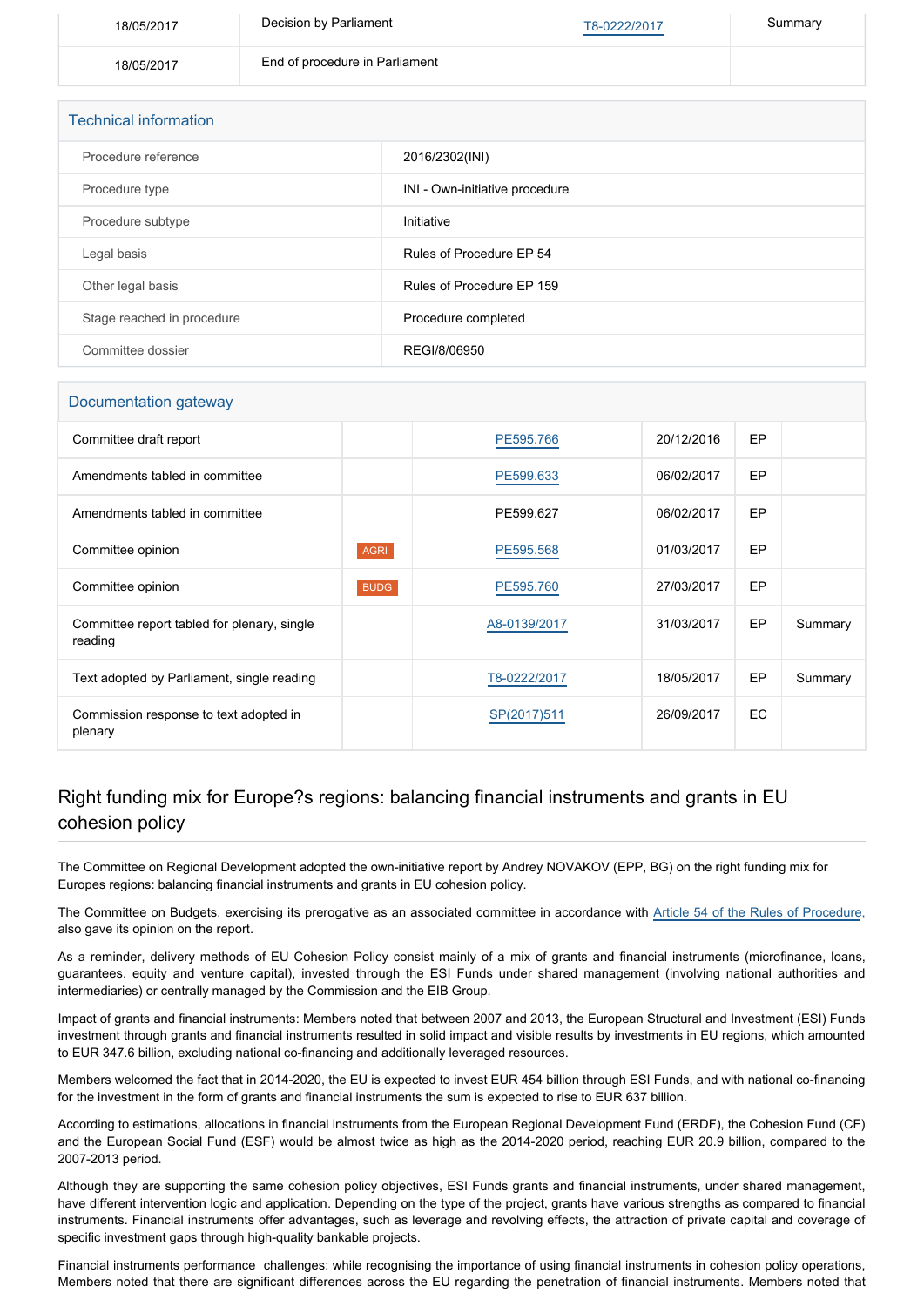implementation delays to ESI Funds may affect disbursement rates, revolving and leverage.

Simplification, synergies and technical assistance solutions: the report highlighted that, despite the Commissions actions, complexity still exists in improving regulation and limiting formalities, which constitute disincentives to use financial instruments.

Members insisted on the need to:

- combine much more easily ESI Funds microcredit, loans, guarantees, equity and venture capital, while ensuring the same level of transparency, democratic scrutiny, reporting and control;
- ensure a level playing field in state aid rules concerning all financial instruments in order to avoid preferential treatment of certain sources of funding over others, especially in the field of SME support;
- identify opportunities for simplification and synergies through the auditing process;
- explore the potential of combining grants and financial instruments, notably through: (i) guidance to authorities; (ii) further simplification and harmonisation for the rules that concern combining different ESI Funds, as well as for the rules that concern combining the ESI Funds with instruments such as Horizon 2020 and EFSI; (iii) easing the regulatory burden by facilitating the abovementioned combining of allocations from more than one programme to the same financial instrument;
- improve technical assistance practices targeting local or regional stakeholders, as well as at all partners involved, adopt a joint technical assistance plan by the Commission and the EIB comprising financial and non-financial advisory activities, especially for major projects, as well as capacity-building, training, support and the exchange of knowledge and experience;
- raise the profile of ESI Funds investments and to make it clearer that EU funding is involved.

Towards the right funding mix for the post-2020 period: Members recognised that both grants and financial instruments have their specific roles in cohesion policy but that they share the same focus on the way to achieving the five headline targets of the Europe 2020 strategy. Financial instruments perform better in well-developed regions and metropolitan areas, while grants address regional structural issues in outermost regions and regions with high harmonised unemployment rate.

The report emphasised the need to ensure that financial instruments do not replace grants as the principal tool of cohesion policy. It recalled that existing experience in delivery of ESI Funds indicates that the funding mix of grants and financial instruments addresses country-specific realities and that the funding mix cannot result in a one-size-fits-all solution.

## Right funding mix for Europe?s regions: balancing financial instruments and grants in EU cohesion policy

The European Parliament adopted by 497 votes to 69, with 62 abstentions, a resolution on the right funding mix for Europes regions: balancing financial instruments and grants in EU cohesion policy.

As a reminder, delivery methods of EU Cohesion Policy consist mainly of a mix of grants and financial instruments (microfinance, loans, guarantees, equity and venture capital), invested through the ESI Funds under shared management (involving national authorities and intermediaries) or centrally managed by the Commission and the EIB Group.

Impact of grants and financial instruments: Members noted that:

- between 2007 and 2013, the European Structural and Investment (ESI) Funds investment through grants and financial instruments resulted in solid impact and visible results by investments in EU regions, which amounted to EUR 347.6 billion, excluding national co-financing and additionally leveraged resources;
- between 2014 and 2020, the EU is expected to invest EUR 454 billion through ESI Funds, and with national co-financing for the investment in the form of grants and financial instruments the sum is expected to rise to EUR 637 billion.

According to estimations, allocations in financial instruments from the European Regional Development Fund (ERDF), the Cohesion Fund (CF) and the European Social Fund (ESF) would twice as high as the 2014-2020 period, compared to 6 % of the overall cohesion policy allocation in 2014-2020 of EUR 351.8 billion.

Although they are supporting the same cohesion policy objectives, ESI Funds grants and financial instruments, under shared management, have different intervention logic and application:

- depending on the type of the project, grants have various strengths as compared to financial instruments. They support projects that do not necessarily generate revenue, providing funding to projects that for various reasons cannot attract private or public funding;
- financial instruments offer advantages, such as leverage and revolving effects, the attraction of private capital and coverage of specific investment gaps through high-quality bankable projects.

Financial instruments performance challenges and solutions: while recognising the importance of using financial instruments in cohesion policy operations, Members noted that there are significant differences across the EU regarding the penetration of financial instruments.

Despite the Commissions actions in optimising regulation and reducing red tape, Parliament stressed that complexity still exists and issues such as the long set-up time and administrative burden for recipients are disincentives to use financial instruments.

Members insisted on the need to:

- combine much more easily ESI Funds microcredit, loans, guarantees, equity and venture capital, while ensuring the same level of transparency, democratic scrutiny, reporting and control;
- ensure a level playing field in state aid rules concerning all financial instruments in order to avoid preferential treatment of certain sources of funding over others, especially in the field of SME support;
- identify opportunities for simplification and synergies through the auditing process;
- explore the potential of combining grants and financial instruments, notably through: (i) guidance to authorities; (ii) further simplification and harmonisation for the rules that concern combining different ESI Funds, as well as for the rules that concern combining the ESI Funds with instruments such as Horizon 2020 and EFSI; (iii) easing the regulatory burden by facilitating the abovementioned combining of allocations from more than one programme to the same financial instrument;